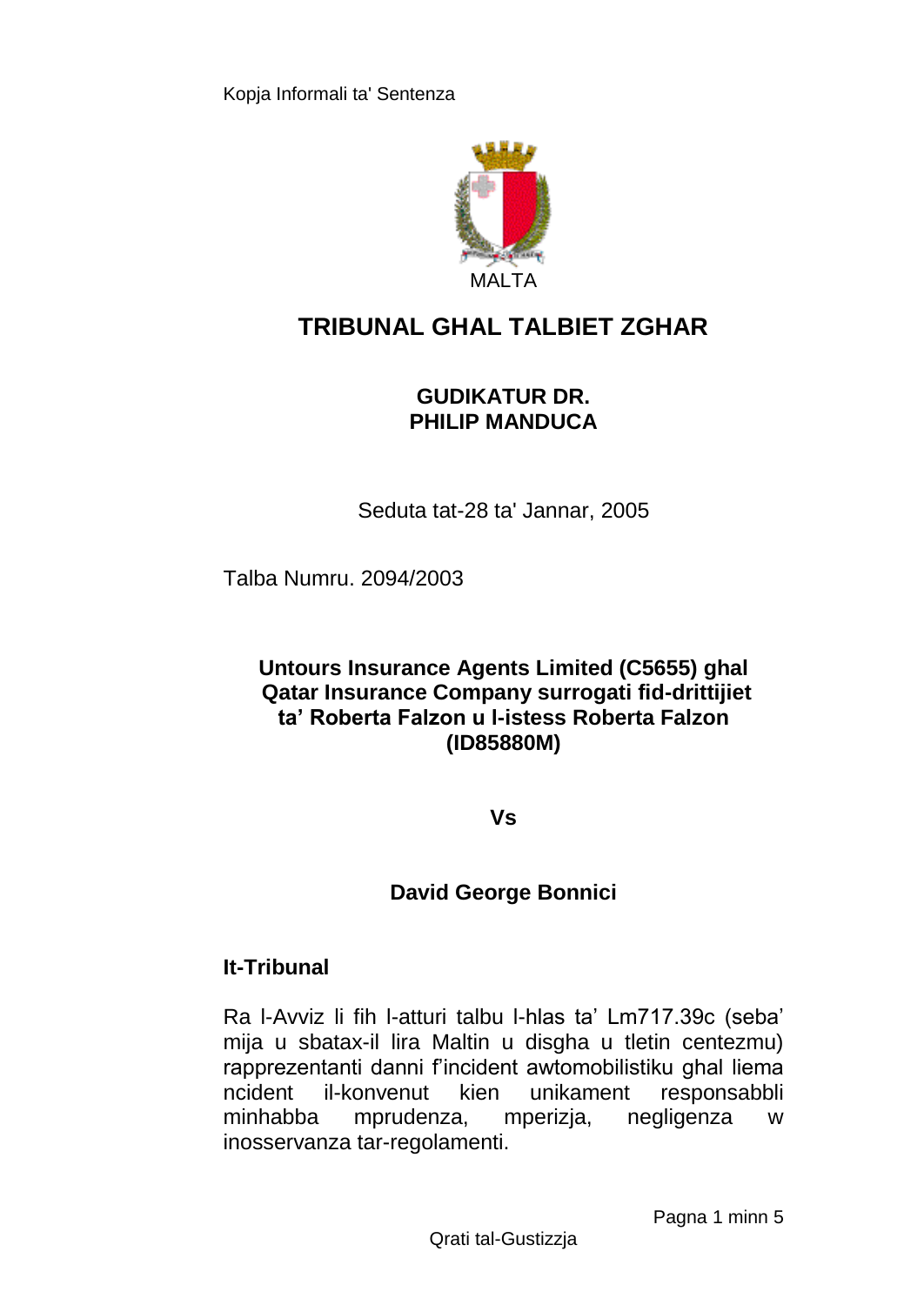Ra r-Risposta fejn il-konvenut qal li mhux responsabbli ta' dan l-incident.

Ra d-dokumenti esebiti.

Ra r-*Road Accident Report* fejn il-konvenut qal:

"He was proceeding along Main Street, St Julians coming from Balluta leading Spinola, suddenly driver of vehicle number ROB 858 came with an excessive speed from opposite direction, dashed into the right side of Coach and went on the pavement. Mr Bonnici further added that apparently heavy vehicles were parked due to works are carried out in the road, thus the other driver had enough space in the square before entering in the narrow road."

Roberta Falzon qalet:

"On reaching the curve driver of Coach Reg ACY 912 who at the time he was on my side hit my car."

Ra x-xhieda ta' PS 1113 Emanuel Aquilina fejn jikkonferma r-*Road Accident Report* u l-iskizz. Jikkonferma wkoll illi dakinhar ta' l-incident kien hemm xi xoghlijiet ghaddejjin u ghalhekk it-triq kienet aktar dejqa mis-soltu. Jispjega illi zewg vetturi zghar kienu jghaddu izda vettura kbira w ohra zghira ma setghux jghaddu.

Ra x-xhieda ta' Mario Mifsud li huwa *supervisor* ghassocjeta' attrici fejn jikkonferma l-prospett esebit.

Ra x-xhieda ta' Tonio Mizzi li huwa s-*surveyor* fejn jikkonferma s-*survey* li ghamel hu stess.

Ra x-xhieda ta' Roberta Falzon fejn tghid illi dakinhar ta' lincident waqt li kienet ghaddejja mit-Triq il-Kbira, San Giljan il-Coach qabzet il-*lane* fis-sens li giet ir-*wrong side* taghha u baqghet tkaxkar il-genb tal-lemin tal-vettura taghha.

Tghid li hi kienet ghaddejja maximum ta' hamsa u tletin jew erbghin u l-Coach kienet gejja bi speed naqra gholi.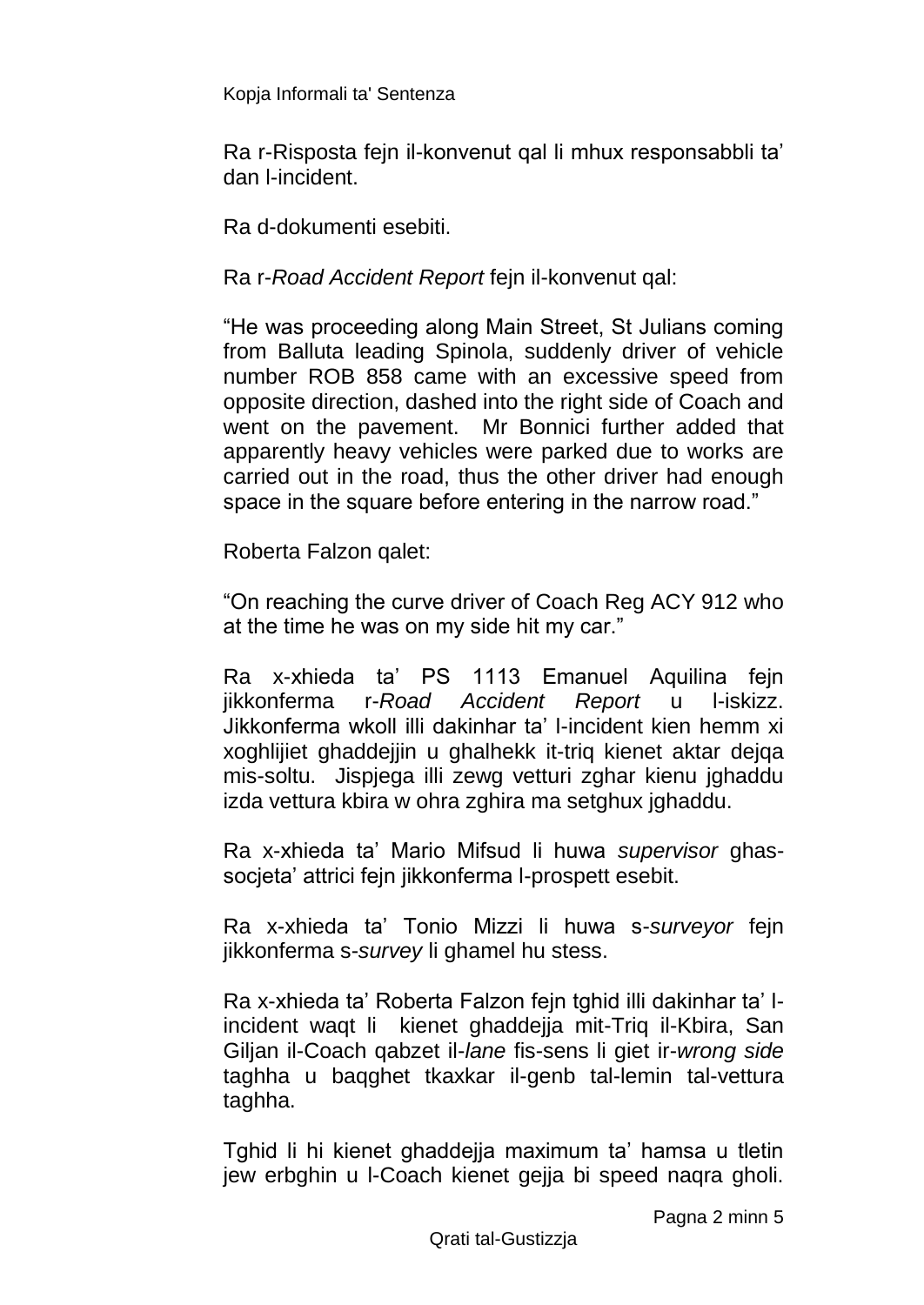Tghid li meta rat il-Coach kienet se tibqa' tippersisti fuqha, hi waqfet.

Ra x-xhieda tal-konvenut fejn jikkonferma li qal fir-*Road Accident Report*.

Fil-kontro-ezami jghid illi meta ra l-vettura ta' Falzon lewwel darba kien tul ta' karozza jew inqas. Jghid li hu waqaf qabel il-habta. Meta kellem lill-pulizija ezatt wara lincident il-konvenut ma qalx li waqaf qabel il-habta.

Wara qal illi kif raha l-ewwel darba kienet tul ta' trakk u cjoe' erbghin pied 'il boghod minnu.

Illi l-konvenut kellu ostakolu fuq in-naha tieghu tat-triq u ghalhekk kellu jsuq bi prudenza u mhux jinsisti li ghandu d-dritta. Illi gie sottomess li skond il-*Highway Code* kienet l-attrici li kellha taghti dritta lill-konvenut. L-**Artikolu 220** jipprovdi:

"When two vehicles going in opposite directions meet in a narrow stretch of road, unless signs indicate otherwise, the one nearest to the wider part of the road MUST reverse to let the other vehicle pass."

Illi dan it-Tribunal mhux konvint li dan l-Artikolu jfisser li lattrici ghandha tort f'din il-habta ghaliex dan l-Artikolu jipprovdi direzzjoni fuq liema mill-partijiet ghandu jirriversja u mhux min kellu jieqaf.

#### L-**Artikolu 220** jipprovdi:

"Adapt your driving to the appropriate type and condition of road you are on...take the road and traffic conditions into account."

Fil-kawza deciza fis-16 t'April, 1993 fl-ismijiet **Edward Attard Vs Joseph Zammit ((PA) JSP)** – gie ddikjarat li:

"Car entering from the wider part to the narrow part must be more attentive."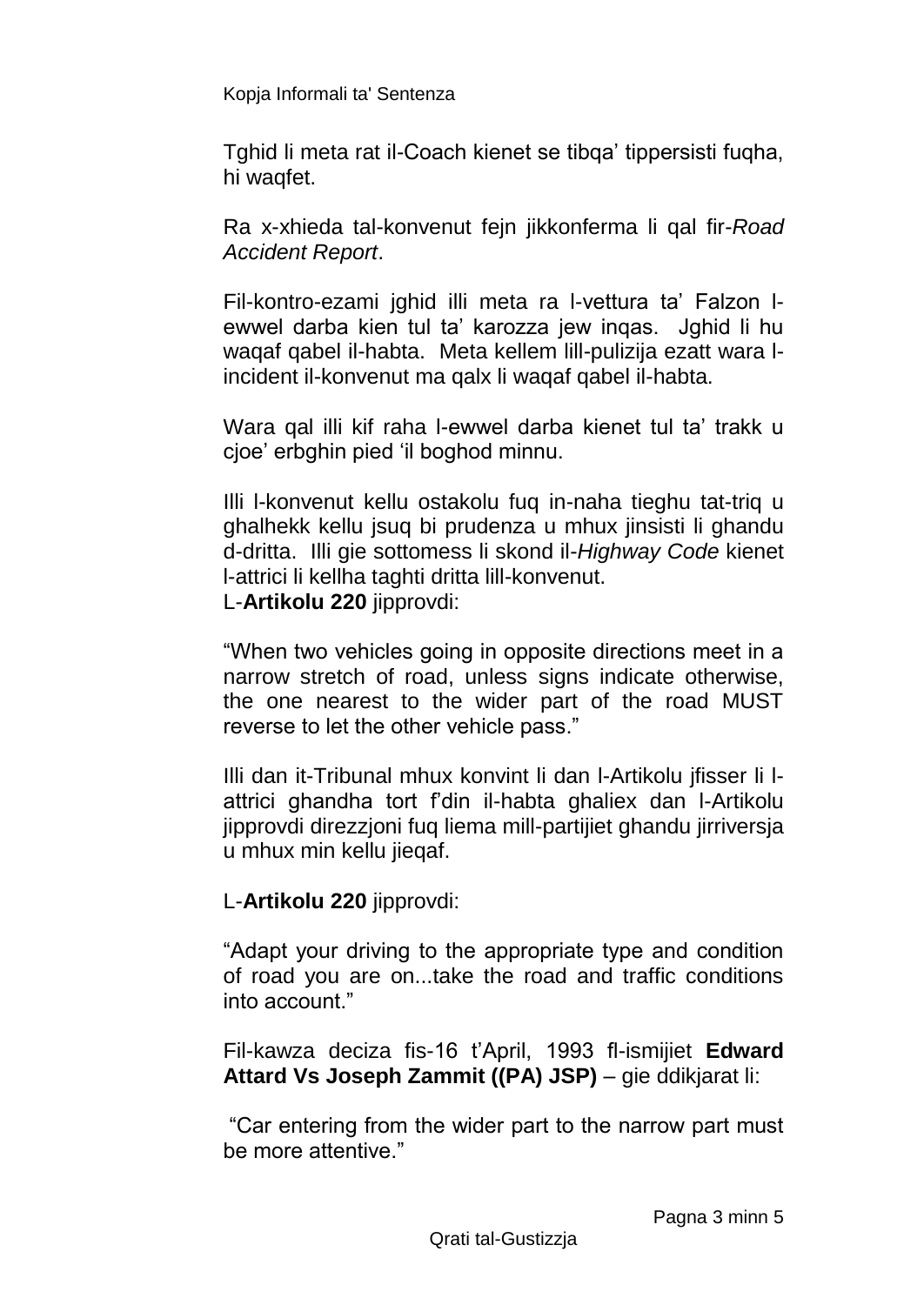Fil-ktieb **The Trial of Motor Car Accident Cases (3rd edit. p. 64)** Gibb jikteb:

"If the highway is wide enough for two cars to pass each other in safety and if each driver keeps to his side of the road, no collision should occur. It follows from this that the driver who is on the wrong side of the highway in violation of the rule of the road is generally the cause of the collision ........In these cases the basic point is which of the two cars was being driven on the wrong side of the road."

Skond il-Qrati Inglizi:

"Keeping a proper lookout means more than looking straight ahead. It includes awareness of what is happening in one's immediate vicinity. A motorist shall have a view of the whole road, from side to side...."

Illi mill-iskizz jirrizulta li l-konvenut spicca *wrong side*. Illi lfatt li driver ikun *wrong side* ma jfissirx necessarjament li kellu tort ta' l-incident **(Kollez. XLVII PII. P966)**. Il-partijiet kellhom l-obbligu li jirregolaw is-sewqan skond iccirkostanzi u li jzommu *a proper lookout*. Billi l-konvenut kellu l-ostakolu fuq in-naha tieghu tat-triq hu kellu l-obbligu li jieqaf jekk kien hemm karozza ghaddejja fuq in-naha opposta. L-attrici wkoll kellha l-obbligu li tara dak li kien hemm *in plain view*. Jirrizulta li z-zewg partijiet setghu jaraw li ma setghux jghaddu t-tnejn li huma u ghalhekk kellhom l-obbligu li jieqfu. Ghalhekk iz-zewg sewwieqa ghandhom jigu ddikjarati responsabbli ghall-incident b'mod ugwali. L-attrici tghid li rat il-Coach l-ewwel darba meta kienet fil-*lane* taghha. F'dak il-mument l-attrici kellha d-dover li tieqaf ghaliex kellha d-dover li tinduna li ma kienetx se tghaddi. Meta ddiskriva l-incident ezatt wara lhabta l-konvenut ma qalx li waqaf qabel il-habta. Kien biss fil-kontro-ezami li qal hekk. Illi ghalhekk billi z-zewg drivers naqsu li jirregolaw is-sewqan taghhom skond iccirkostanzi t-tnejn ghandhom tort.

Illi d-danni ma gewx ikkontestati.